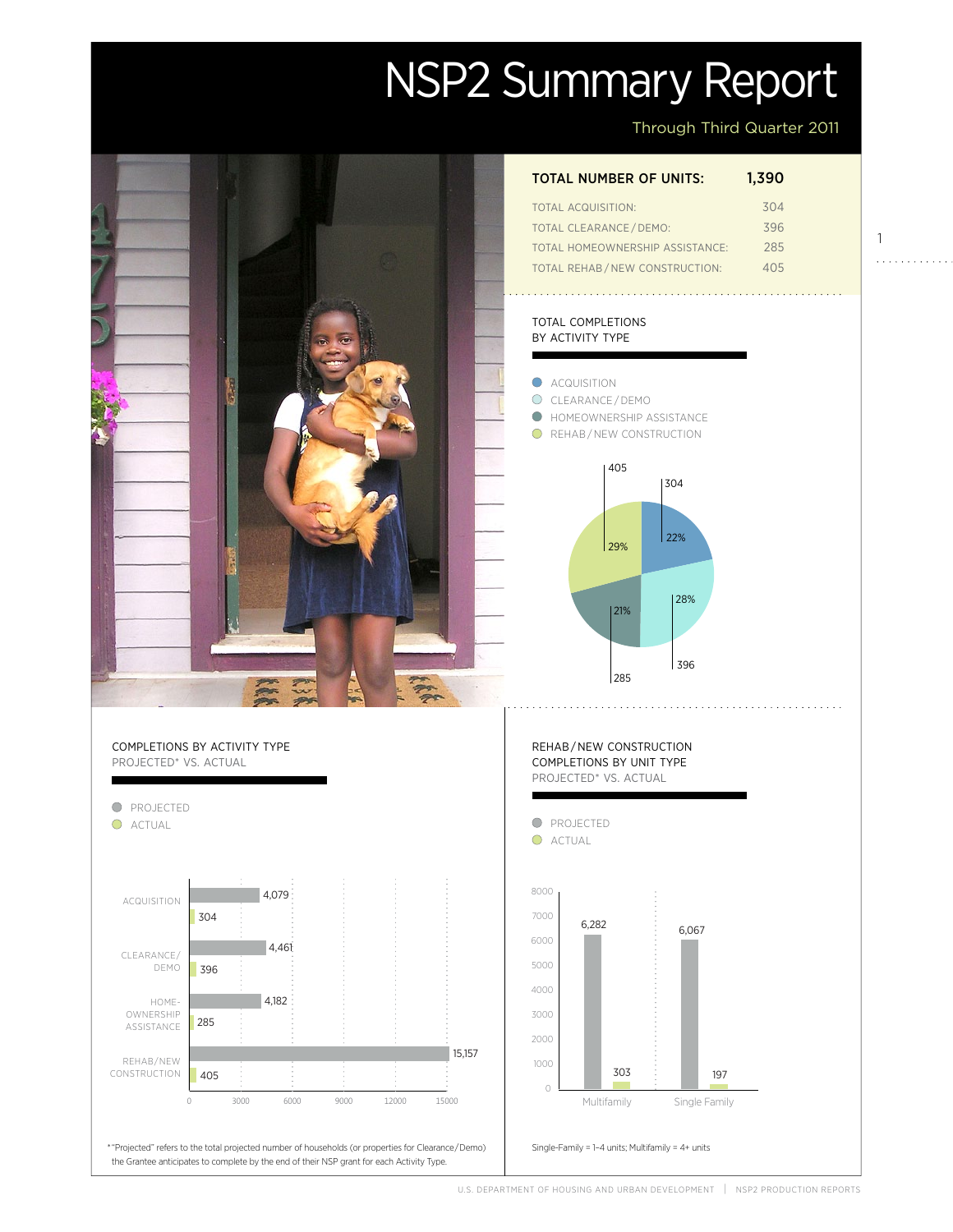#### Completed units by activity type and national objectives

п

|                                   |                                     | CLEARANCE                | HOME-<br>OWNERSHIP | REHAB/<br><b>NEW</b>                  |                                  |  |
|-----------------------------------|-------------------------------------|--------------------------|--------------------|---------------------------------------|----------------------------------|--|
| GRANTEE                           | <b>ACQUISITION</b>                  | DEMO                     | ASSISTANCE         | CONSTRUCTION                          | TOTAL                            |  |
| Alameda County, CA                | 6                                   |                          |                    |                                       | 6                                |  |
| $LH-25$<br>LMMI                   | $\mathbf{O}$                        |                          |                    |                                       | $\circ$<br>6                     |  |
|                                   | $6\,$                               |                          |                    |                                       |                                  |  |
| Boston, MA                        | 1                                   | 0                        | $\mathbf 0$        | 8                                     | 9                                |  |
| $LH-25$<br>LMMI                   | $\mathsf{O}\xspace$<br>$\mathbf{1}$ | $\overline{0}$           | $\overline{0}$     | 6<br>$\overline{2}$                   | 6<br>3                           |  |
| Camden Redevelopment              |                                     |                          |                    |                                       |                                  |  |
| Agency                            |                                     | $\mathbf{O}$             | $\mathbf{0}$       | $\mathbf 0$                           | $\mathbf{O}$                     |  |
| $LH-25$<br>LMMI                   |                                     | $\overline{O}$           | $\overline{0}$     | $\overline{0}$<br>0                   | $\circ$<br>$\overline{O}$        |  |
|                                   |                                     |                          |                    |                                       |                                  |  |
| Center for Community<br>Self Help | $\mathbf 0$                         |                          |                    | $\mathbf 0$                           | $\mathbf 0$                      |  |
| $LH-25$                           | $\mathbf{O}$                        |                          |                    | $\overline{O}$                        | $\overline{0}$                   |  |
| <b>LMMI</b>                       | $\overline{0}$                      |                          |                    | $\overline{O}$                        | $\overline{O}$                   |  |
| Chicago, IL                       |                                     | 1                        |                    | $\mathbf 0$                           | $\mathbf{1}$                     |  |
| $LH-25$<br><b>LMMI</b>            |                                     | $\mathbf{1}$             |                    | $\overline{O}$<br>$\overline{0}$      | $\overline{0}$<br>$\overline{1}$ |  |
| Chicanos Por La Causa, Inc.       |                                     |                          | 11                 | 43                                    | 54                               |  |
| $LH-25$                           | $\mathbf 0$<br>$\mathsf{O}\xspace$  | 0<br>$\mathsf{O}\xspace$ | $\overline{3}$     | 20                                    | 23                               |  |
| LMMI                              | $\mathbf{O}$                        | $\overline{O}$           | 8                  | 23                                    | 31                               |  |
| City of Little Rock               |                                     | 0                        | $\mathbf{0}$       | 4                                     | 4                                |  |
| $LH-25$                           |                                     |                          | $\overline{0}$     | 1                                     | $\overline{\phantom{a}}$         |  |
| LMMI<br>.                         |                                     | $\overline{O}$           |                    | $\overline{\mathcal{S}}$              | $\overline{3}$                   |  |
| City of Reno<br>Housing Authority | $\mathbf 0$                         |                          |                    | 52                                    | 52                               |  |
| $LH-25$                           | $\mathsf{O}\xspace$                 |                          |                    | 49                                    | 49                               |  |
| LMMI                              | $\circ$                             |                          |                    | 3                                     | $\overline{3}$                   |  |
| City of Sarasota                  | 11                                  | 0                        |                    | $\mathbf 0$                           | 11                               |  |
| $LH-25$<br>LMMI                   | $\overline{\mathcal{S}}$<br>8       | $\mathbf{O}$             |                    | $\mathbf 0$<br>$\overline{0}$         | $\overline{3}$<br>$\,8\,$        |  |
| .                                 |                                     |                          |                    |                                       | $\sim$ $\sim$                    |  |
| Columbus, OH<br>$LH-25$           |                                     | 0                        |                    | $\mathbf{O}$<br>$\mathsf{O}\xspace$   | $\mathbf{O}$<br>$\mathsf O$      |  |
| LMMI                              |                                     | $\mathsf{O}\xspace$      |                    | $\overline{O}$                        | $\overline{O}$                   |  |
| Cuyahoga County Land              |                                     |                          |                    |                                       |                                  |  |
| Reutilization Corporation         |                                     | $70\,$                   |                    | $\mathsf{O}\xspace$                   | $70\,$                           |  |
| $LH-25$<br>LMMI                   |                                     | $70\,$                   |                    | $\mathsf{O}\xspace$<br>$\overline{O}$ | $\circ$<br>70                    |  |
|                                   |                                     |                          |                    |                                       |                                  |  |

2

. . . . . . . . . . . .

LH 25 = Low Income Set Aside (< 50% AMI); LMMI = Low, Moderate, Middle Income (51%–120% AMI); "0" indicates a projected activity with no reported completions; blank columns indicate an activity type which was not selected by the grantee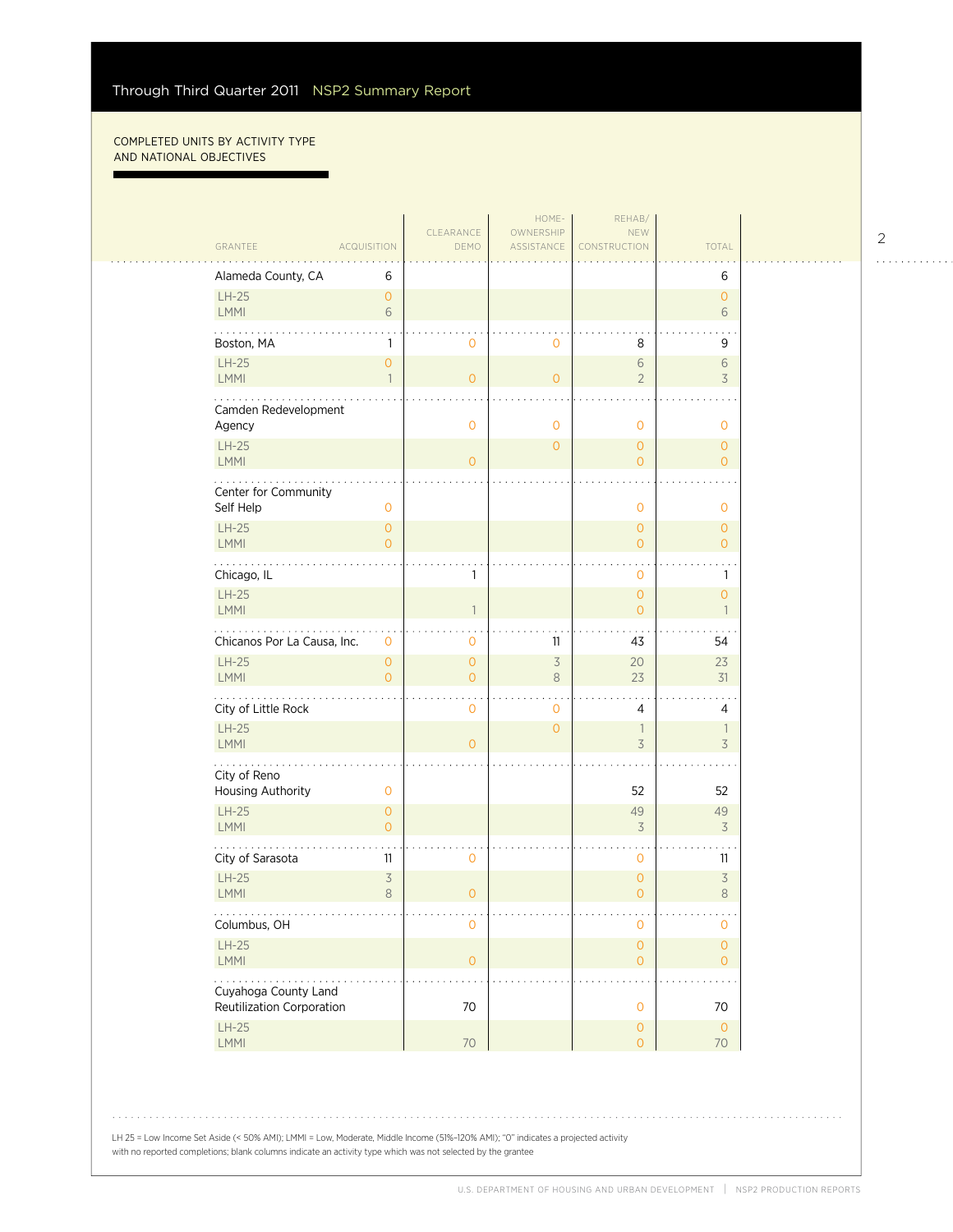|                               |                                | CLEARANCE                        | HOME-<br>OWNERSHIP       | REHAB/<br><b>NEW</b>           |                                  |  |
|-------------------------------|--------------------------------|----------------------------------|--------------------------|--------------------------------|----------------------------------|--|
| GRANTEE                       | <b>ACQUISITION</b>             | DEMO                             | <b>ASSISTANCE</b>        | CONSTRUCTION                   | <b>TOTAL</b>                     |  |
| Dayton, OH                    |                                | 249                              |                          | 17                             | 267                              |  |
| $LH-25$<br><b>LMMI</b>        |                                | 249                              | 1                        | $\,8\,$<br>$\overline{9}$      | $\,8\,$<br>259                   |  |
| Denver, CO                    | 0                              |                                  | 0                        | 4                              | 4                                |  |
| $LH-25$<br><b>LMMI</b>        | $\overline{O}$                 |                                  | $\mathbf{O}$             | $\overline{4}$                 | $\circ$<br>$\overline{4}$        |  |
| .<br>El Paso Collaborative    | $\mathbf{0}$                   |                                  | 0                        |                                | $\circ$                          |  |
| $LH-25$<br>LMMI               | $\mathbf{O}$<br>$\overline{O}$ |                                  | $\overline{O}$           |                                | $\circ$<br>$\overline{O}$        |  |
| Evanston, IL                  |                                | $\mathbf 0$                      |                          | $\mathbf 0$                    | 0                                |  |
| $LH-25$<br><b>LMMI</b>        |                                | $\circ$                          |                          | $\circ$<br>$\mathbf{O}$        | $\overline{O}$<br>$\overline{O}$ |  |
| Habitat for Humanity          |                                |                                  |                          |                                |                                  |  |
| International Inc             | $\mathbf{0}$                   | $\mathbf 0$                      | $\mathbf{0}$             | $\mathbf 0$                    | $\mathbf 0$                      |  |
| $LH-25$<br><b>LMMI</b>        | $\mathbf{O}$<br>$\Omega$       | $\circ$<br>$\overline{O}$        | $\mathbf{O}$<br>$\Omega$ | $\circ$<br>$\overline{O}$      | $\circ$<br>$\overline{0}$        |  |
| Hamilton County, OH           |                                | 15                               |                          | $\mathbf 0$                    | 15                               |  |
| $LH-25$<br><b>LMMI</b>        |                                | 15                               |                          | $\circ$<br>$\overline{O}$      | $\circ$<br>15                    |  |
| Healthy Neighborhoods Inc.    | 20                             |                                  | 3                        |                                | 23                               |  |
| $LH-25$<br><b>LMMI</b>        | $\,8\,$<br>12                  |                                  | $\overline{3}$           |                                | $\,8\,$<br>15                    |  |
| Housing Authority of          |                                |                                  |                          |                                |                                  |  |
| Camden City                   |                                | $\mathbf 0$                      |                          | $\mathbf 0$                    | $\mathbf 0$                      |  |
| $LH-25$<br><b>LMMI</b>        |                                | $\circ$                          |                          | $\mathbf{O}$<br>$\mathbf{O}$   | $\overline{O}$<br>$\circ$        |  |
| Housing Authority of          |                                |                                  |                          |                                |                                  |  |
| the City of Tampa             | $\mathbf 0$                    |                                  |                          | $\mathbf 0$                    | $\mathbf 0$                      |  |
| $LH-25$<br>LMMI               | $\overline{O}$                 |                                  |                          | $\mathbf{O}$<br>$\overline{O}$ | $\mathbf{O}$<br>$\overline{O}$   |  |
| Housing Trust of              |                                |                                  |                          |                                |                                  |  |
| Santa Clara County<br>$LH-25$ |                                |                                  | 33                       | $\overline{2}$<br>$\circ$      | 35<br>$\overline{3}$             |  |
| <b>LMMI</b>                   |                                |                                  | $\overline{3}$<br>30     | $\overline{2}$                 | 32                               |  |
| .<br>Indio, CA                |                                | $\mathbf 0$                      |                          | $\mathbf{O}$                   | $\mathbf{O}$                     |  |
| $LH-25$<br>LMMI               |                                | $\mathsf{O}\xspace$<br>$\bullet$ |                          | $\mathsf{O}\xspace$<br>$\circ$ | $\mathsf O$<br>$\overline{0}$    |  |

LH 25 = Low Income Set Aside (< 50% AMI); LMMI = Low, Moderate, Middle Income (51%–120% AMI); "0" indicates a projected activity with no reported completions; blank columns indicate an activity type which was not selected by the grantee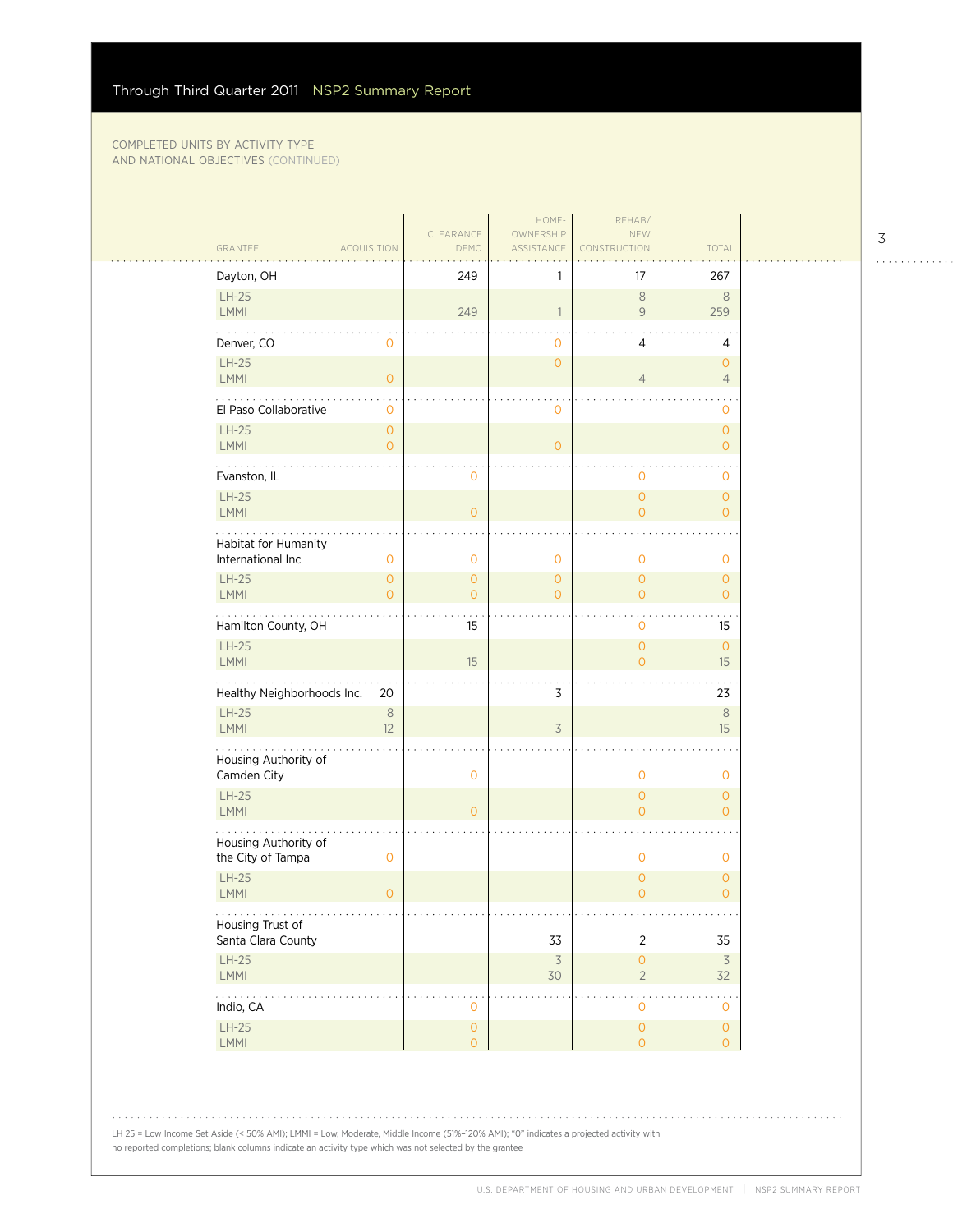| GRANTEE<br><b>ACQUISITION</b>                                | CLEARANCE<br>DEMO | OWNERSHIP<br>ASSISTANCE          | <b>NEW</b><br>CONSTRUCTION            | TOTAL                            |  |
|--------------------------------------------------------------|-------------------|----------------------------------|---------------------------------------|----------------------------------|--|
| Lake Worth Community<br>Redevelopment Agency<br>0            | $\circ$           | $\mathbf 0$                      | $\mathbf{0}$                          | $\mathbf{0}$                     |  |
| $LH-25$<br>$\overline{O}$<br>LMMI<br>$\overline{O}$          | $\overline{O}$    | $\mathbf{O}$<br>$\mathbf{O}$     | $\overline{0}$<br>$\overline{0}$      | $\overline{0}$<br>$\overline{0}$ |  |
| Long Beach, CA<br>$\circ$                                    |                   | 62                               |                                       | 62                               |  |
| $LH-25$<br>$\mathbf{O}$<br>LMMI                              |                   | 62                               |                                       | $\mathbf{0}$<br>62               |  |
| Los Angeles Neighborhood<br>Housing Services Inc.            |                   | 12                               |                                       | 12                               |  |
| $LH-25$<br>LMMI                                              |                   | $\mathbf{O}$<br>12               |                                       | $\overline{O}$<br>12             |  |
| Los Angeles, CA                                              |                   | $\mathbf{0}$                     | $\mathbf 0$                           | $\mathbf 0$                      |  |
| $LH-25$<br>LMMI                                              |                   | 0<br>$\mathbf{O}$                | $\mathbf{O}$<br>$\overline{0}$        | $\circ$<br>$\overline{O}$        |  |
| Massachusetts Housing<br>Investment Corporation<br>0         |                   | 3                                | 95                                    | 98                               |  |
| $LH-25$<br>$\overline{0}$<br>LMMI<br>$\overline{O}$          |                   | 0<br>$\overline{3}$              | 37<br>58                              | 37<br>61                         |  |
| Metropolitan Development<br>and Housing Agency<br>101        |                   | $\circ$                          | $\mathbf{1}$                          | 102                              |  |
| $LH-25$<br>96<br>5<br>LMMI                                   |                   | $\Omega$                         | $\overline{0}$<br>$\mathbf{1}$        | 96<br>6                          |  |
| Milwaukee, WI                                                | Ο                 | 10                               | $\mathbf{0}$                          | 10                               |  |
| $LH-25$<br><b>LMMI</b>                                       | $\overline{0}$    | $\overline{3}$<br>$\overline{7}$ | $\mathbf{O}$<br>$\overline{0}$        | $\overline{3}$<br>$\overline{7}$ |  |
| Minneapolis, MN                                              | 0                 | 26                               | $\mathbf 0$                           | 26                               |  |
| $LH-25$<br>LMMI                                              | $\overline{O}$    | $\circ$<br>26                    | $\mathbf{O}$<br>$\overline{0}$        | $\mathbf{0}$<br>26               |  |
| Modesto, CA<br>34                                            |                   |                                  |                                       | 34                               |  |
| $LH-25$<br>$\overline{4}$<br>LMMI<br>30                      |                   |                                  |                                       | $\overline{4}$<br>30             |  |
| .<br>National Housing<br>Trust Community<br>Development Fund |                   |                                  | $\mathbf 0$                           | 0                                |  |
| $LH-25$<br>LMMI                                              |                   |                                  | $\mathbf{O}$<br>$\overline{0}$        | $\circ$<br>$\Omega$              |  |
| Neighborhood Housing<br>Services of Orange County            |                   | $\mathbf 0$                      | 2                                     | 2                                |  |
| $LH-25$<br>LMMI                                              |                   | 0<br>$\Omega$                    | $\mathsf{O}\xspace$<br>$\overline{2}$ | 0<br>$\overline{2}$              |  |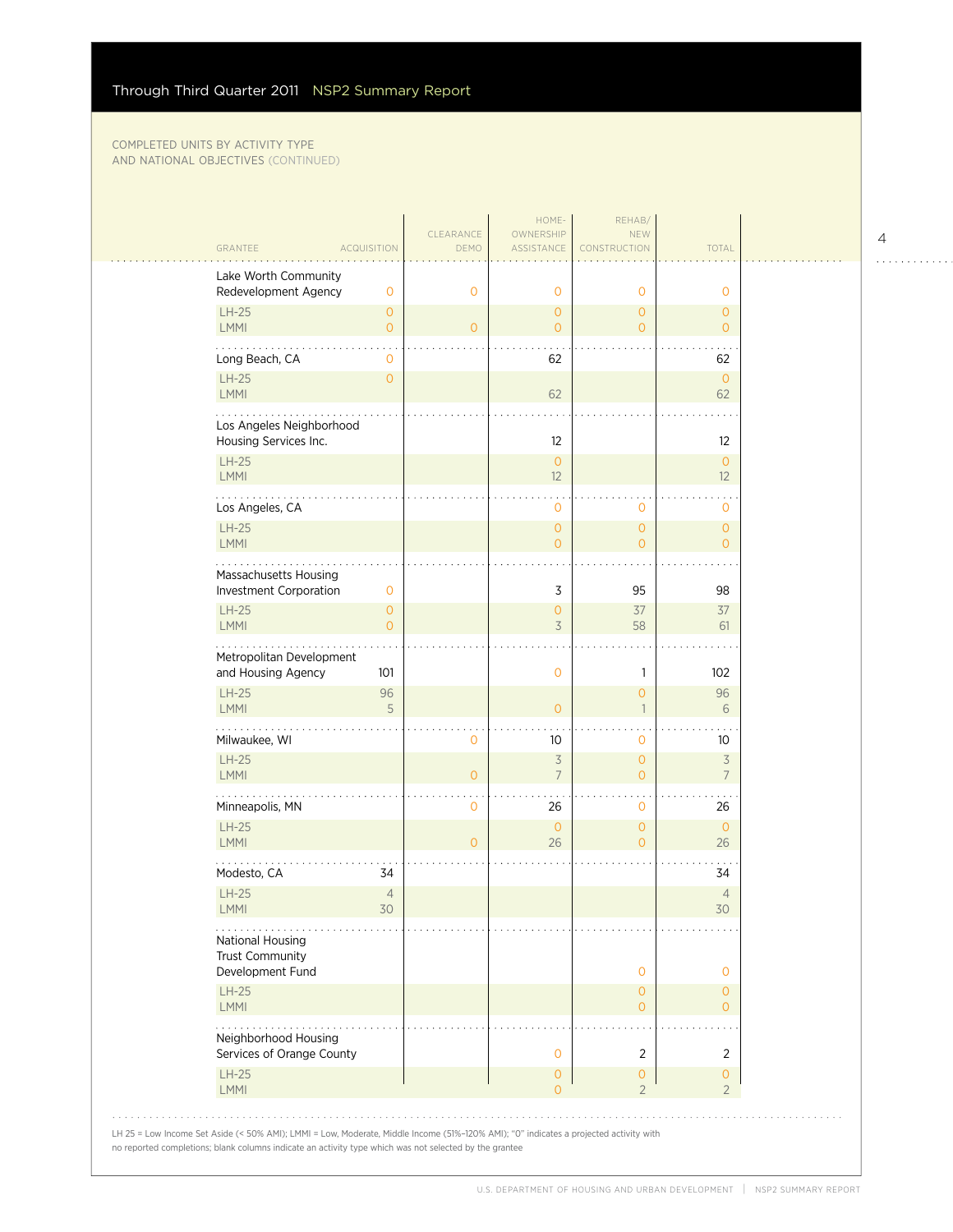| GRANTEE<br><b>ACQUISITION</b>                             |                                       | CLEARANCE<br>DEMO | HOME-<br>OWNERSHIP<br>ASSISTANCE | REHAB/<br><b>NEW</b><br>CONSTRUCTION | <b>TOTAL</b>                         |  |
|-----------------------------------------------------------|---------------------------------------|-------------------|----------------------------------|--------------------------------------|--------------------------------------|--|
| Neighborhood Housing                                      |                                       |                   |                                  |                                      |                                      |  |
| Services of South Florida, Inc.                           |                                       |                   |                                  | $\mathbf{O}$                         | $\mathbf{O}$                         |  |
| $LH-25$<br>LMMI                                           |                                       |                   |                                  | 0<br>$\overline{0}$                  | $\overline{O}$<br>$\overline{O}$     |  |
| Neighborhood Lending<br>Partners of West Florida, Inc. 43 |                                       | 23                | 2                                | 0                                    | 68                                   |  |
| $LH-25$<br>LMMI                                           | $\,8\,$<br>35                         | 23                | $\overline{2}$                   | 0<br>$\Omega$                        | 8<br>60                              |  |
| .                                                         |                                       |                   |                                  |                                      |                                      |  |
| New Orleans<br>Redevelopment Authority                    | $\mathbf 0$                           | 20                |                                  | 0                                    | 20                                   |  |
| $LH-25$<br>LMMI                                           | $\overline{0}$                        | 20                |                                  | 0<br>$\overline{0}$                  | $\mathbf{O}$<br>20                   |  |
| New York City, NY                                         |                                       |                   | $\mathbf 0$                      | $\mathbf 0$                          | 0                                    |  |
| $LH-25$<br>LMMI                                           |                                       |                   | $\Omega$                         | $\overline{0}$                       | $\circ$<br>$\Omega$                  |  |
| .<br>Newark, NJ                                           | $\circ$                               |                   |                                  | 0                                    | 0                                    |  |
| $LH-25$<br><b>LMMI</b>                                    | $\mathbf{O}$<br>$\overline{O}$        |                   |                                  | $\overline{0}$<br>$\Omega$           | $\overline{O}$<br>$\overline{O}$     |  |
| North Little Rock, AR                                     | 0                                     | $\mathbf 0$       | $\mathbf{0}$                     | 0                                    | 0                                    |  |
| $LH-25$<br>LMMI                                           | $\mathbf{O}$<br>$\overline{O}$        | $\overline{0}$    | $\overline{0}$                   | $\overline{0}$<br>$\Omega$           | $\overline{O}$<br>$\overline{O}$     |  |
| Palm Beach County, FL                                     | $\mathbf 0$                           |                   | 1                                | 0                                    | $\mathbf{1}$                         |  |
| $LH-25$<br><b>LMMI</b>                                    | $\mathbf{O}$<br>$\Omega$              |                   | $\mathbf{1}$<br>$\Omega$         | $\overline{0}$<br>$\Omega$           | $\overline{\phantom{a}}$<br>$\Omega$ |  |
| Philadelphia, PA                                          |                                       | $\circ$           |                                  | 0                                    | 0                                    |  |
| $LH-25$<br>LMMI                                           |                                       | $\mathbf{O}$      |                                  | $\overline{0}$<br>$\overline{0}$     | $\overline{O}$<br>$\overline{0}$     |  |
| Phoenix, AZ                                               | 0                                     | 1                 | $\mathbf 0$                      | 0                                    | $\mathbf{1}$                         |  |
| $LH-25$<br>LMMI                                           | $\mathbf{O}$                          | 1                 | $\mathbf{O}$                     | $\mathbf 0$<br>$\overline{0}$        | $\mathsf{O}\xspace$<br>$\mathbf{1}$  |  |
| .<br>Pima County, AZ                                      |                                       | 6                 | 101                              | 29                                   | .<br>136                             |  |
| $LH-25$<br>LMMI                                           |                                       | 6                 | 31<br>70                         | 6<br>23                              | 37<br>99                             |  |
| .<br>Prichard Housing Authority                           | $\mathbf{O}$                          | $\circ$           |                                  | 0                                    | 0                                    |  |
| $LH-25$<br>LMMI                                           | $\overline{O}$                        | $\circ$           |                                  | 0<br>$\overline{0}$                  | $\circ$<br>$\overline{O}$            |  |
| Reading, PA                                               | 0                                     |                   | 0                                | 1                                    | 1                                    |  |
| $LH-25$<br>LMMI                                           | $\mathsf{O}\xspace$<br>$\overline{O}$ |                   | $\mathbf 0$<br>$\overline{O}$    | 0                                    | 0                                    |  |